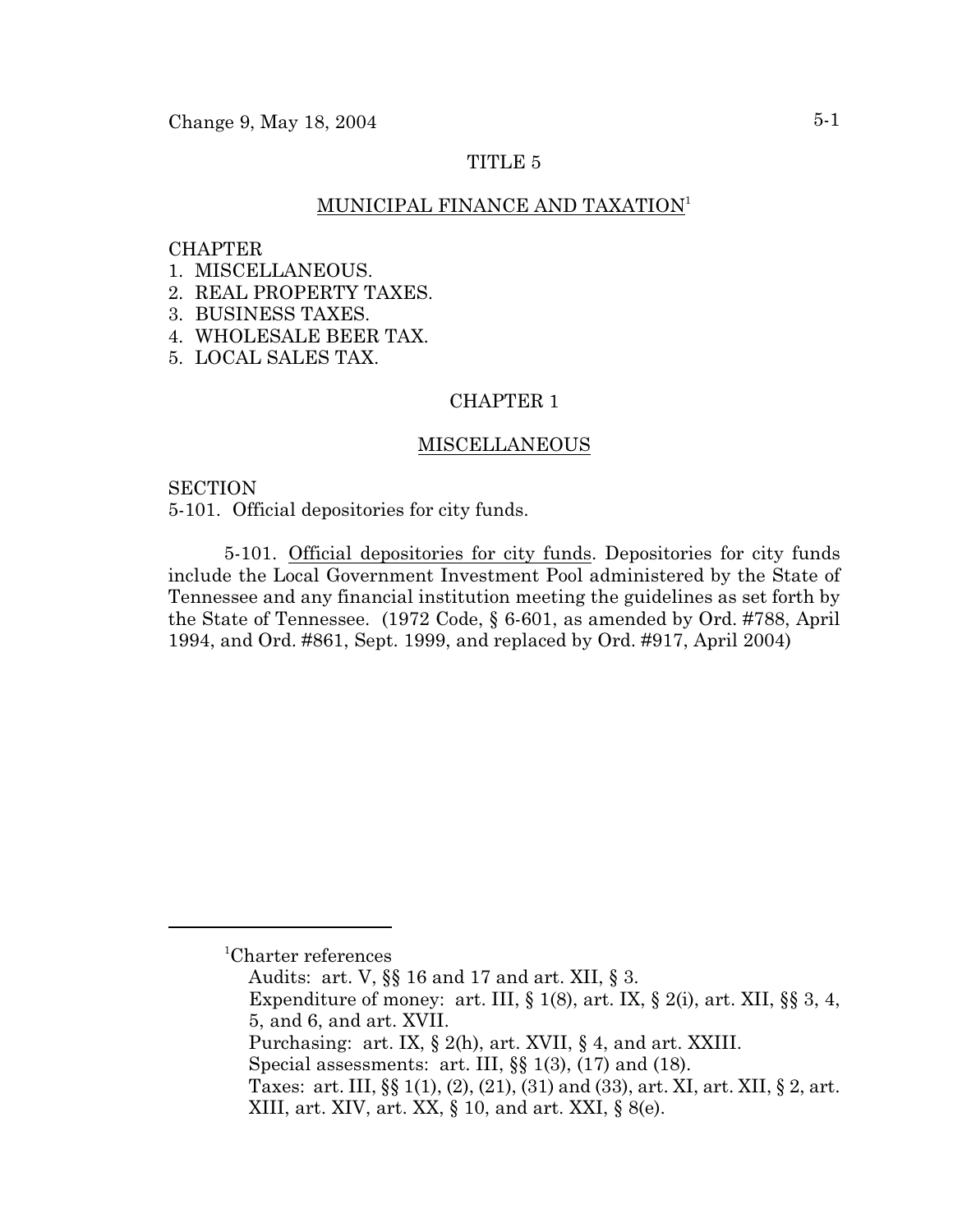## REAL PROPERTY TAXES

#### **SECTION**

5-201. When due and payable.

5-202. When delinquent--penalty and interest.

5-201. When due and payable.<sup>1</sup> Taxes levied by the city against real property shall become due and payable annually on October 1. (1972 Code, § 6-101)

5-202. When delinquent--penalty and interest.<sup>2</sup> All real property taxes shall become delinquent on such date and shall be subject to such penalties as are prescribed and authorized in art. XI,  $\S$  5 of the charter.<sup>3</sup> (1972 Code,  $§ 6-102)$ 

<sup>2</sup>Charter and state law reference

Tennessee Code Annotated, § 67-5-2010(b) provides that if the county trustee collects the municipality's property taxes, a penalty of 1/2 of 1% and interest of 1% shall be added on the first day of March, following the tax due date and on the first day of each succeeding month.

<sup>3</sup>Charter and state law references

A municipality has the option of collecting delinquent property taxes any one of three ways:

- (1) Under the provisions of its charter for the collection of delinquent property taxes.
- (2 ) Under Tennessee Code Annotated, §§ 6-55-201--6-55-206.
- (3) By the county trustee under Tennessee Code Annotated, § 67-5-2005.

<sup>&</sup>lt;sup>1</sup>State law references

Tennessee Code Annotated, §§ 67-1-701, 67-1-702 and 67-1-801, read together, permit a municipality to collect its own property taxes if its charter authorizes it to do so, or to turn over the collection of its property taxes to the county trustee. Apparently, under those same provisions, if a municipality collects its own property taxes, tax due and delinquency dates are as prescribed by the charter; if the county trustee collects them, the tax due date is the first Monday in October, and the delinquency date is the following March 1.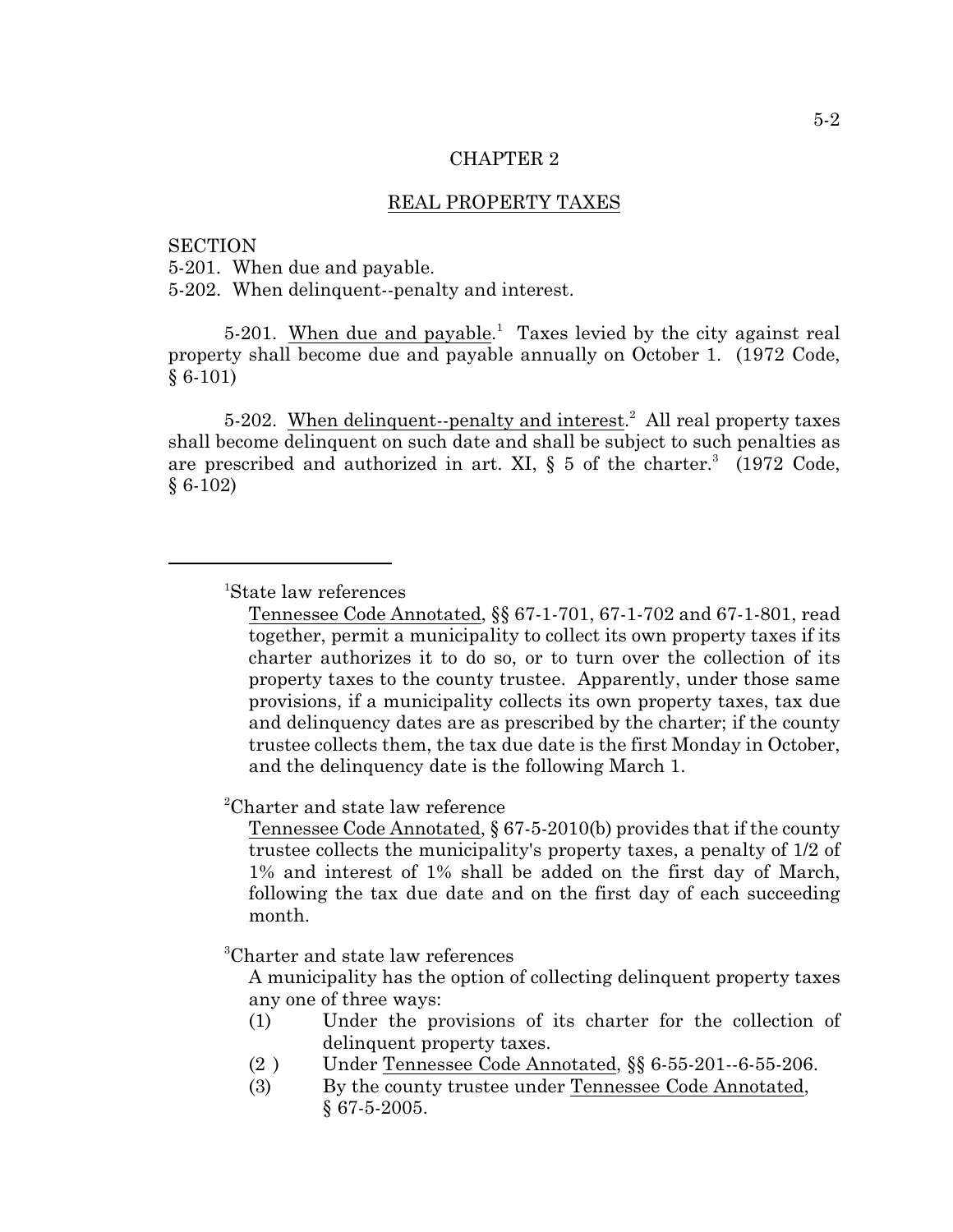## BUSINESS TAXES

**SECTION** 5-301. Tax levied. 5-302. License required.

5-301. Tax levied. The taxes provided for in Chapter 387 of the Public Acts of 1971 (Tennessee Code Annotated, § 67-4-701, et seq.), known as the Business Tax Act, are hereby enacted, ordained, and levied on the businesses, business activities, vocations, and occupations carried on in the City of Athens, Tennessee, at the rates and in the manner prescribed by the said act. (1972 Code, § 6-201, modified)

5-302. License required. No person shall exercise any taxed privilege within the city without a currently effective privilege license, which shall be issued by the director of finance to each applicant therefor upon the applicant's payment of the appropriate privilege tax. (1972 Code, § 6-202)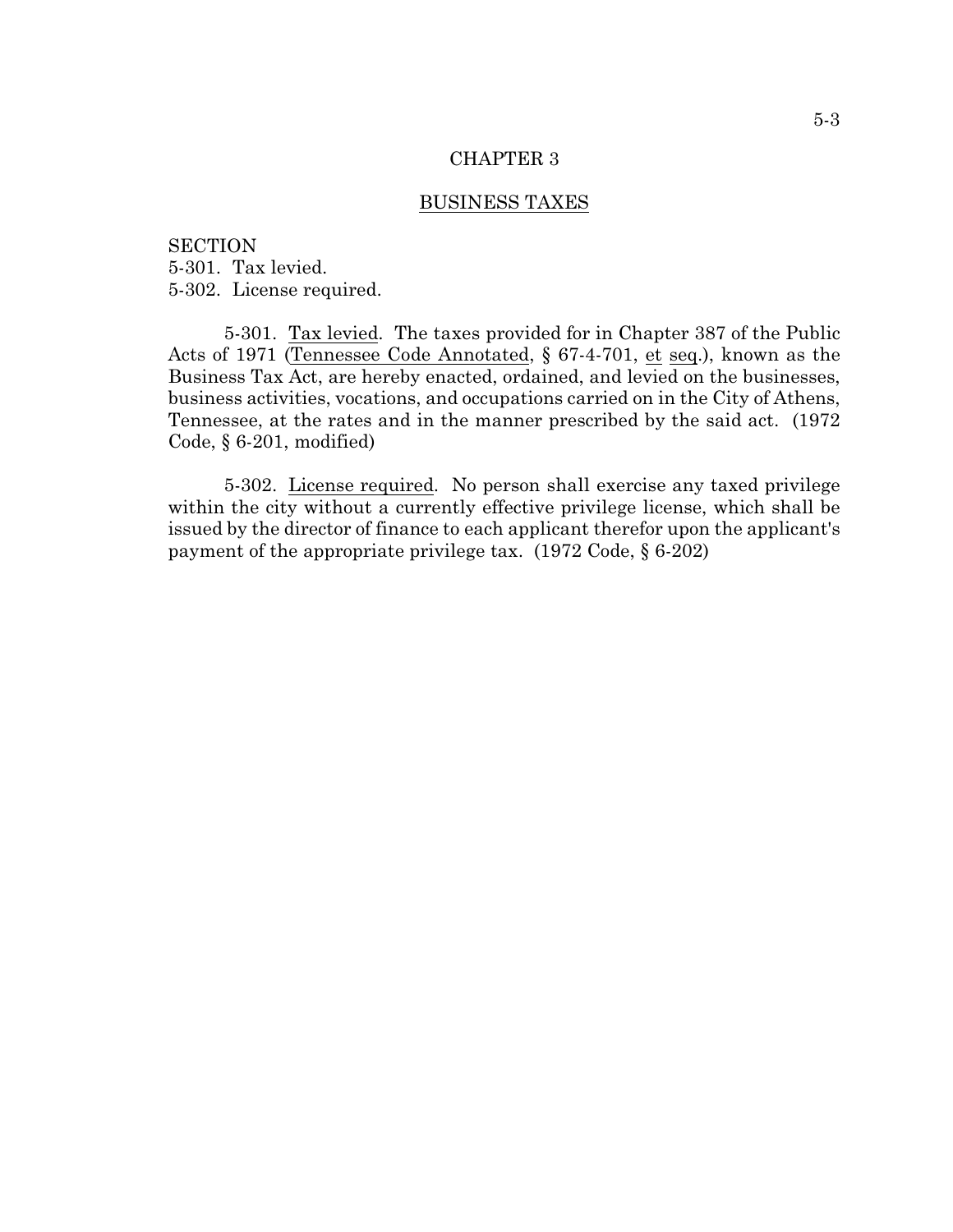# WHOLESALE BEER TAX

**SECTION** 5-401. To be collected.

5-401. To be collected. The director of finance is hereby directed to take appropriate action to assure payment to the city of the wholesale beer tax levied by the "Wholesale Beer Tax Act," as set out in Tennessee Code Annotated, title 57, chapter  $6<sup>1</sup>$  (1972 Code, § 6-301)

<sup>&</sup>lt;sup>1</sup>State law reference

Tennessee Code Annotated, title 57, chapter 6 provides for a tax of 17% on the sale of beer at wholesale. Every wholesaler is required to remit to each municipality the amount of the net tax on beer wholesale sales to retailers and other persons within the corporate limits of the municipality.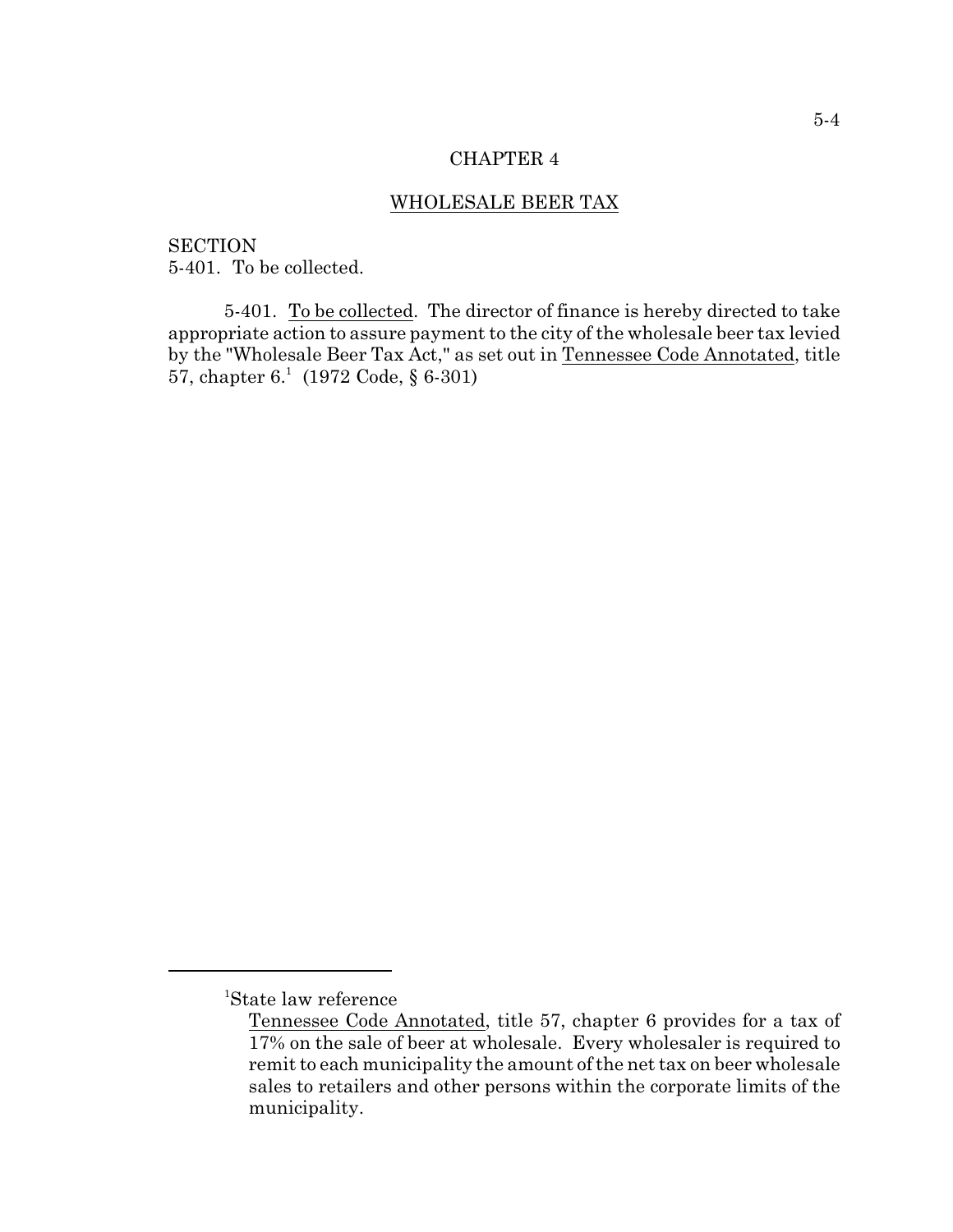# LOCAL SALES TAX

# **SECTION**

- 5-501. Tax levied.
- 5-502. When collection to begin.
- 5-503. State to collect for city.
- 5-504. Suits for recovery of tax illegally assessed.
- 5-505. Copy of ordinance to be furnished to state and published.

5-501. Tax levied. As authorized by Tennessee Code Annotated, § 67-6-701 as amended, there is levied a tax in the same manner and on the same privileges subject to the Retailer's Sales Tax Act under Tennessee Code Annotated, title 67, chapter 6 as the same may be amended, which are exercised in the City of Athens, Tennessee. The tax is levied on all such privileges at a rate of two-ninths of the rates levied in the Retailer's Sales Tax Act, Tennessee Code Annotated, title 67, chapter 6 as amended, so long as the general state rate continues at 4.5 per cent, and at one-third of the state rates if and when the general state rate is reduced to 3 per cent. Provided with respect to industrial and farm machinery as defined in Tennessee Code Annotated, § 67-6-102(8) and (12), the tax thereon is imposed at the rate of one-third (1/3) of 1%. Provided further, the tax shall not exceed \$5.00 on the sale or use of any single article of personal property, and there is excepted from the tax levied by this ordinance the sale, purchase, use, consumption or distribution of electric power or energy, or natural or artificial gas, or coal and fuel oil, so long as such exception is required by state law. Penalties and interest for delinquencies shall be the same as provided in Tennessee Code Annotated, § 67-6-516. (1972 Code, § 6-401)

5-502. When collection to begin. If a majority of those voting in the election required by Tennessee Code Annotated,  $\S$  67-6-706,<sup>1</sup> vote for the ordinance, collection of the tax levied by this ordinance shall begin on the first day of the month occurring 30 or more days after the Election Commission makes its official canvass of the election returns. (1972 Code, § 6-402)

5-503. State to collect for city. It having been determined by the Department of Revenue of the State of Tennessee that it is feasible for this tax to be collected by that department, said determination being evidenced by Local Option Sales and Use Tax Rules and Regulations heretofore promulgated by the department of revenue, the department shall collect such tax concurrently with the collection of the state tax in the same manner as the state tax is collected in

<sup>&</sup>lt;sup>1</sup>This ordinance was approved by the voters on June 27, 1977.